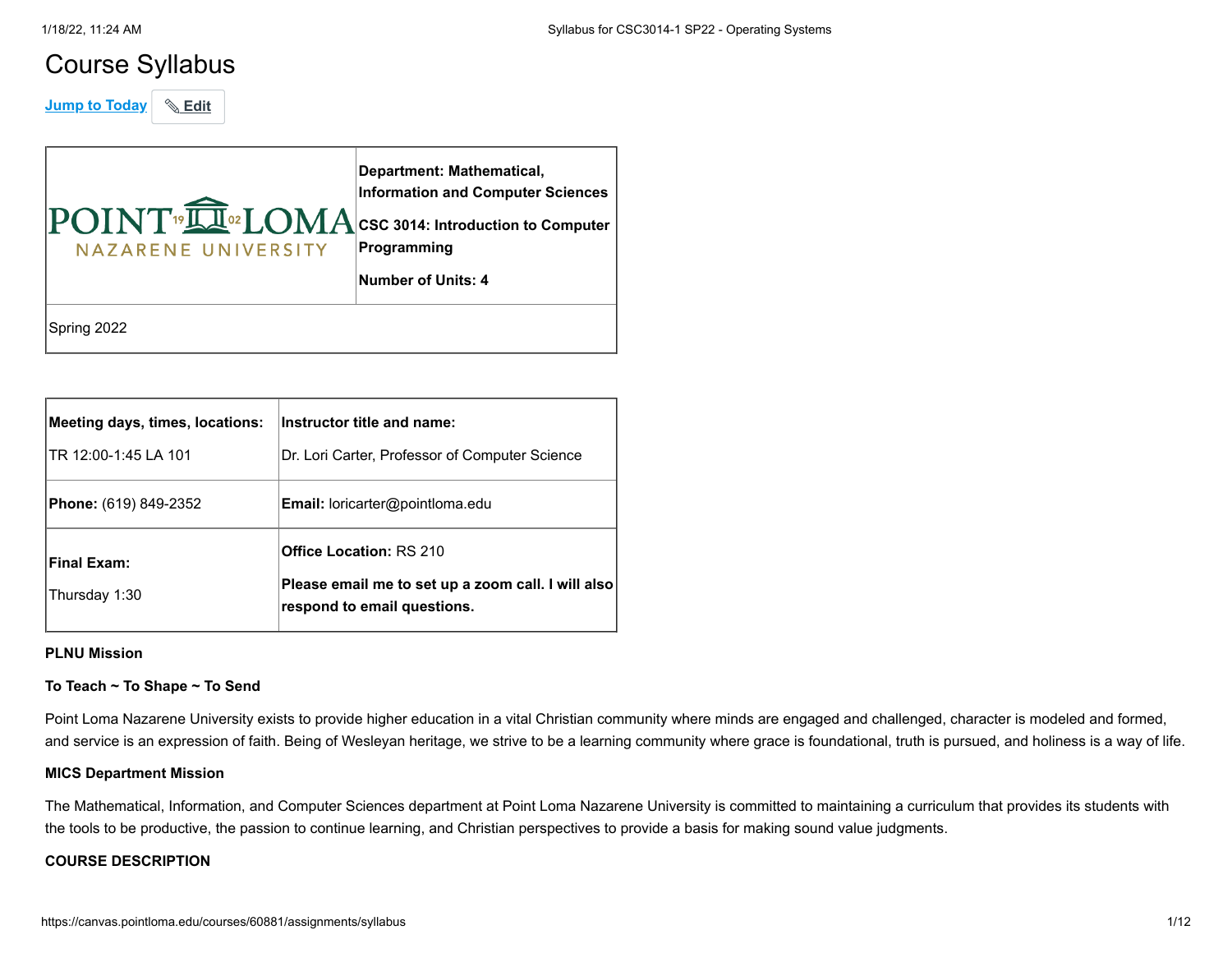A systems course focusing on operating systems, topics include basic operating system design, process management, device management, memory management, and file systems. Students are introduced to the basics of software evolution, reliability, concurrency, security and protection in the context of single-core, multi-core, distributed, and virtual environments. Class members gain experience using both GUI and command-line interfaces. In the course of implementing the CPU scheduling simulation, students understand the importance of thorough system testing and attention to system specs as they try to make parts of their systems work with those designed by their teammates.

# **COURSE LEARNING OUTCOMES**

- Students will understand the interaction between hardware and software.
- Students will be able to explain the purpose of the Operating System, and where it fits into the computer system as a whole
- Students will be able to evaluate how a change in one part of the operating system will affect the operating system as a whole.
- Students will develop a working knowledge of the UNIX/Linux operating systems
- Students will be able to take from theory to design to implementation a module of an operating system.
- Students will have an understanding of the historical development, contemporary progress and societal role of computer science.
- Students will be able to list the 5 tasks of the operating system, describe what each is, and justify why it is important.
- Students will be able to state how ethics plays a role in OS development
- Students will be able to collaborate effectively in teams

# **COURSE ORGANIZATION**

Lecture sessions: Our time together in class will be composed of formal lectures, short problems sets on which you can work with peers, quizzes, and lab times. The formal lectures will cover the highlights of chapters assigned and are not a substitute for reading. Student versions of the lecture slides can be obtained from Canvas.

**On-line quizzes:** Over the course of the semester, there will be approximately 10 online quizzes. These will mainly be due on Mondays, and cover the material lectured on (and related book sections) from the previous week. These are open book quizzes, with 2 chances to complete, and meant to keep you up to date on the material and prepared for upcoming exams. No quizzes are accepted late, but I will drop two of these quizzes.

**In-class Quizzes:** There will be 6 in-class quizzes. These will be based on essential skills and concepts mostly from labs. On the class session before the quiz, I will provide the information on what the quiz will cover. Quizzes cannot be made up, however 1 will be dropped. You may use any **strictly** hand-written notes (written by you) during the quiz.

**Labs:** Frequent labs based on the Linux/Unix operating systems, from the book, *Just Enough Unix* and other sources will be assigned. **Labs are due Wednesdays at midnight.** Labs may be completed for 70% credit by the following Thursday at noon. Beyond that, late labs are not accepted, but one will be dropped. An unfinished lab may be turned in on time for partial credit. Labs will contain questions that require analysis and thought. Often, a large point value will be assigned to these answers. **They should be original,** and in your own words. If it appears that 2 (or more) people have turned in 1 lab when this is not authorized, I will split the points or potentially give each person a zero.

**Exams:** There will be 2 exams in addition to the final exam. These will only cover material presented since the last exam. If you will miss an exam for a school function, you must arrange to take it in advance. **If you ever miss an exam without giving me prior notice, there is a good chance you will receive a zero unless, of course, there was clearly a documented emergency.** Exam 1 is scheduled for **Feb. 17.** It will cover chapters 1 – 4 plus the appropriate chapters in the Unix book and related labs. Exam 2 is scheduled for **April 7** and will cover chapters 5-8 in your text and related labs.

**Final Exam:** Cumulative exam with an emphasis on material covered in the last part of the semester. The final is scheduled for the **Thursday of finals week at 1:30 PM**.

**Simulation Project:** A 3-week programming project based on process scheduling will be assigned. The entire project is due March 22, but there will be several intermediate due dates as well. In order to get full credit, all intermediate dates must be met as well as the final date. Unless otherwise stated, late portions are not accepted. **Most aspects of**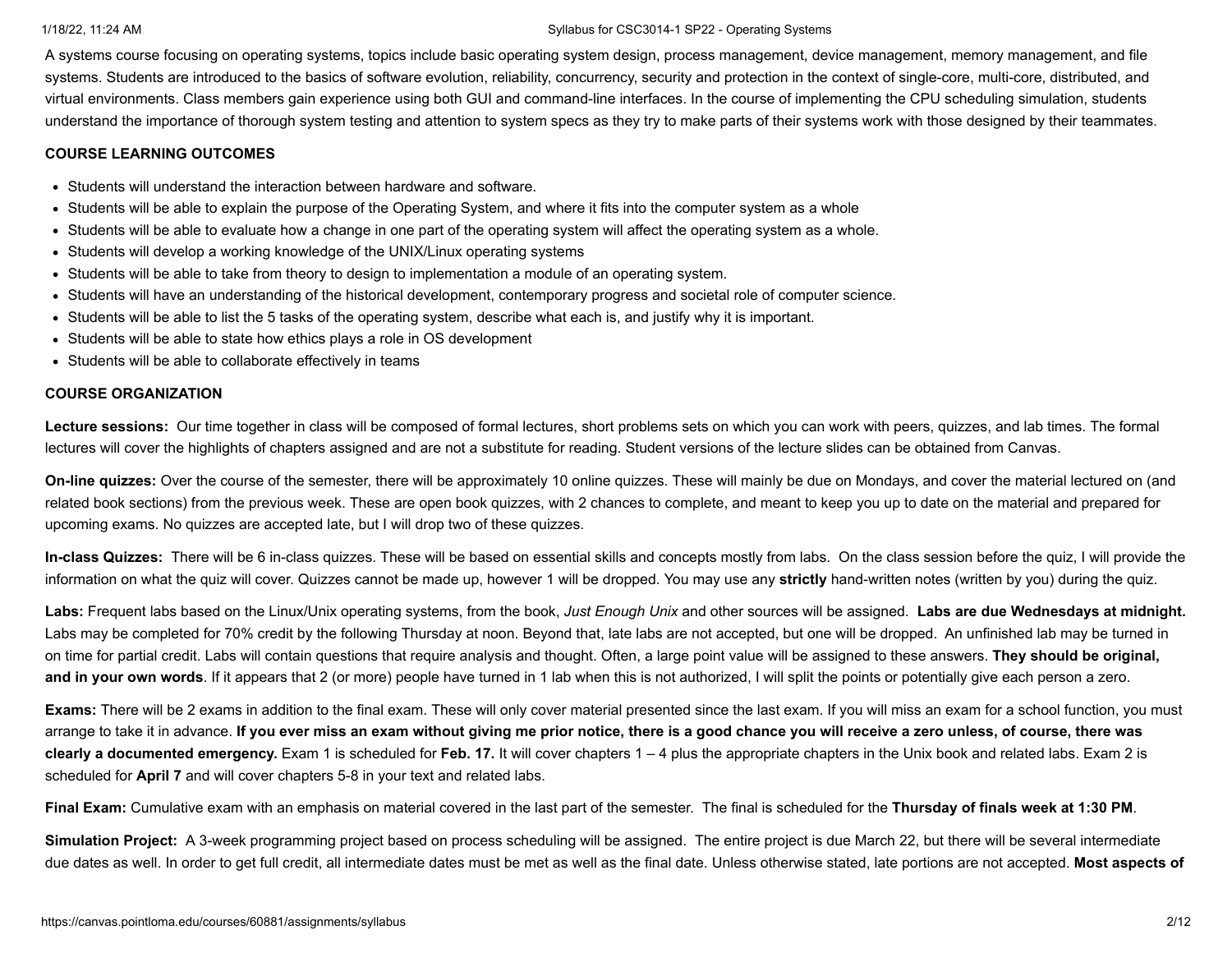**this project (exceptions will be noted) must be completed using basic Linux/UNIX tools (non-GUI)**. Programs will be written in C++ using the basic Linux Operating System (command-line) and g++ compilers. All written projects will be completed using a Linux/Unix text editor.

# **ASSESSMENT AND GRADING**

| In-class Quizzes          | 10% |  |
|---------------------------|-----|--|
| <b>Online Quizzes</b>     | 7%  |  |
| Exams                     | 30% |  |
| Labs                      | 25% |  |
| <b>Scheduling Project</b> | 8%  |  |
| Final                     | 20% |  |

Final grades will be based on the following:

| ΙA       | в             | С         | D          | F              |
|----------|---------------|-----------|------------|----------------|
| A 93-100 | $B + 87 - 89$ | $C+77-79$ | $D+67-69$  | F Less than 60 |
| A-90-92  | 83-86<br>B    | C 73-76   | 63-66<br>D |                |
|          | B-80-82       | C-70-72   | D-60-62    |                |

# **REQUIRED TEXTS AND RECOMMENDED STUDY RESOURCES**

Silbershatz et.al, Operating System Concepts Essentials. Second ed. and Andersen, Paul, Just Enough Unix, Fifth ed.

# **COURSE CREDIT HOUR INFORMATION**

In the interest of providing sufficient time to accomplish the stated Course Learning Outcomes, this class meets the PLNU credit hour policy for a 4 unit class delivered over 15 weeks. It is anticipated that students will spend a minimum of 37.5 participation hours per credit hour on their coursework. For this course, students will spend an estimated 150 total hours meeting the course learning outcomes. An approximate breakdown of the time spent follows: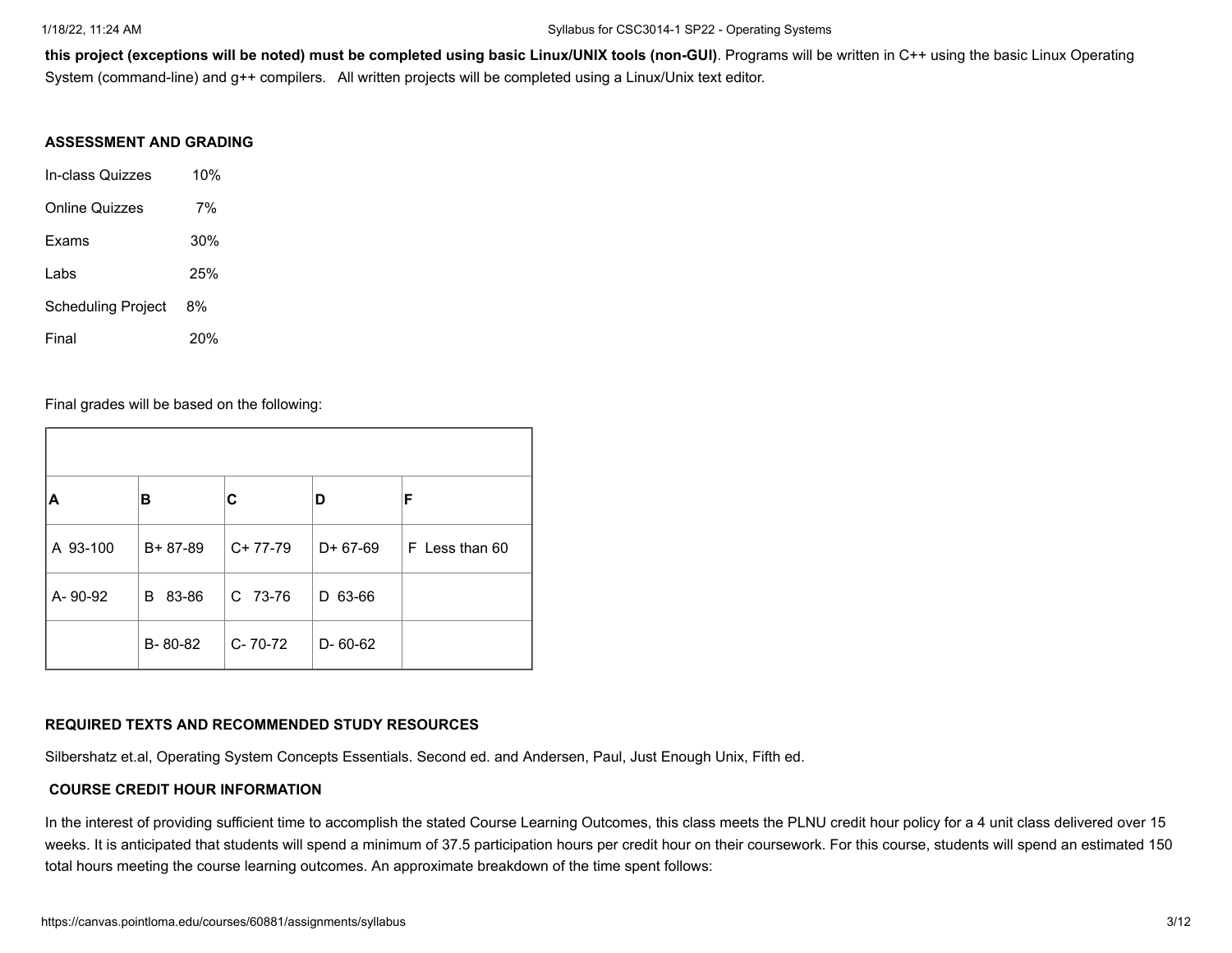| <b>Assignments</b>             | <b>Total Course Hours</b> |
|--------------------------------|---------------------------|
| <b>Reading: Text and Notes</b> | 15                        |
| <b>Lectures</b>                | 40                        |
| Labs and Scheduling Project 65 |                           |
| <b>Quizzes and preparation</b> | 15                        |
| <b>Exams and preparation</b>   | 15                        |
|                                |                           |
| <b>TOTAL</b>                   | 150                       |

# **STATE AUTHORIZATION**

State authorization is a formal determination by a state that Point Loma Nazarene University is approved to conduct activities regulated by that state. In certain states outside California, Point Loma Nazarene University is not authorized to enroll online (distance education) students. If a student moves to another state after admission to the program and/or enrollment in an online course, continuation within the program and/or course will depend on whether Point Loma Nazarene University is authorized to offer distance [education courses in that state. It is the student's responsibility to notify the institution of any change in his or her physical location.](https://www.pointloma.edu/offices/office-institutional-effectiveness-research/disclosures) Refer to the map on **State Authorization (https://www.pointloma.edu/offices/office-institutional-effectiveness-research/disclosures)** to view which states allow online (distance education) outside of California.

# **INCOMPLETES AND LATE ASSIGNMENTS**

All assignments are due either Monday or Wednesday at midnight. Most on-line quizzes are due Mondays at midnight. (There is 1 due Wednesday). No late on-line quizzes are accepted, but 2 are dropped. Labs are due Wednesdays at midnight. Labs may be completed for 70% credit by the following Thursday at noon. Beyond that, late labs are not accepted, but one will be dropped.

Incompletes will only be assigned in extremely unusual circumstances.

# **PLNU COPYRIGHT POLICY**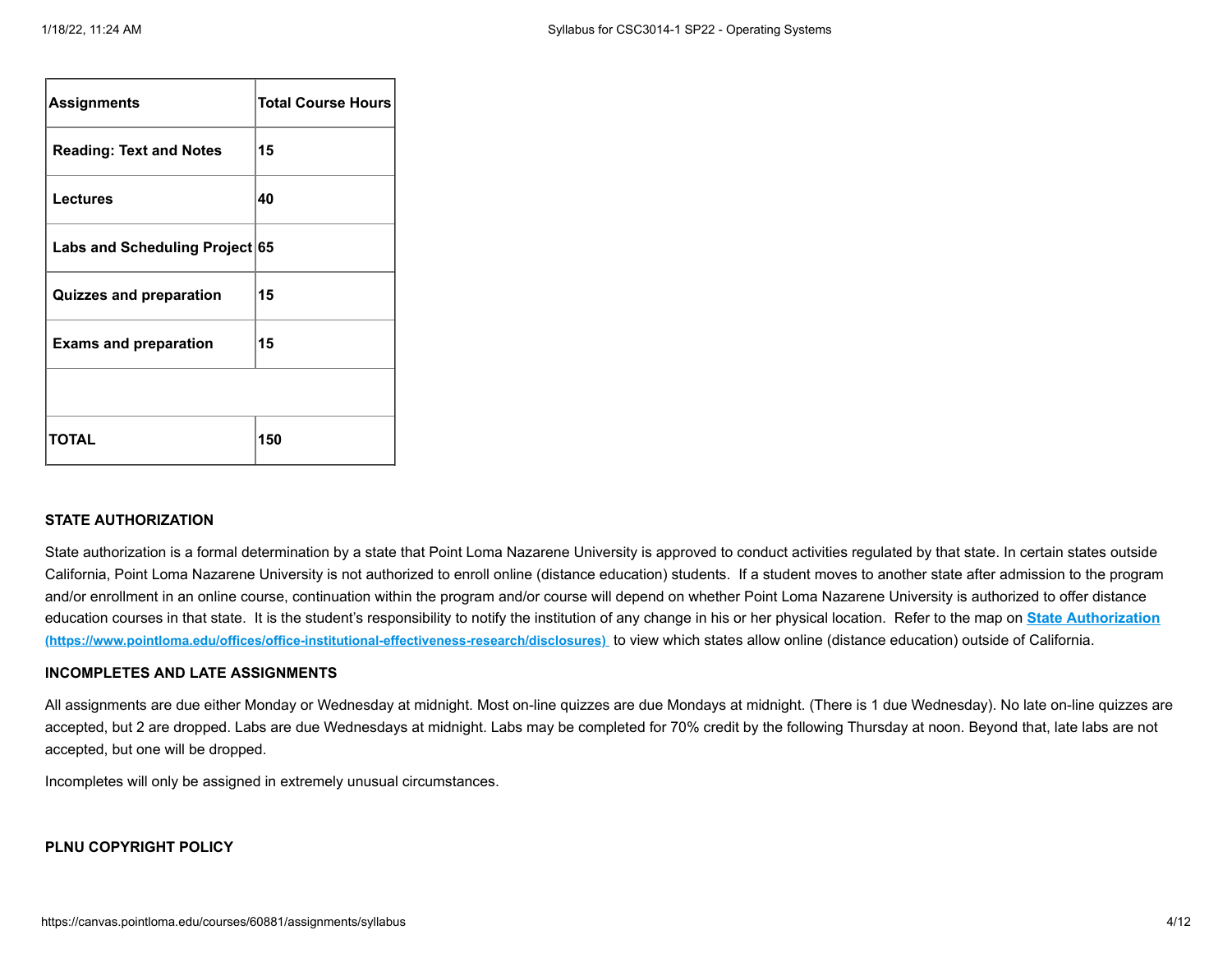Point Loma Nazarene University, as a non-profit educational institution, is entitled by law to use materials protected by the US Copyright Act for classroom education. Any use of those materials outside the class may violate the law.

# **PLNU ACADEMIC HONESTY POLICY**

Students should demonstrate academic honesty by doing original work and by giving appropriate credit to the ideas of others. Academic dishonesty is the act of presenting information, ideas, and/or concepts as one's own when in reality they are the results of another person's creativity and effort. A faculty member who believes a situation involving academic dishonesty has been detected may assign a failing grade for that assignment or examination, or, depending on the seriousness of the offense, for the course. Faculty [should follow and students may appeal using the procedure in the university Catalog. See](https://catalog.pointloma.edu/content.php?catoid=52&navoid=2919#Academic_Honesty) **Academic Policies (https://catalog.pointloma.edu/content.php? catoid=52&navoid=2919#Academic\_Honesty)** for definitions of kinds of academic dishonesty and for further policy information.

# **PLNU ACADEMIC ACCOMMODATIONS POLICY**

PLNU is committed to providing equal opportunity for participation in all its programs, services, and activities. Students with disabilities may request course-related accommodations by contacting the Educational Access Center (EAC), located in the Bond Academic Center (**EAC@pointloma.edu (https://mail.google.com/mail/? view=cm&fs=1&tf=1&to=EAC@pointloma.edu)** [or 619-849-2486\). Once a student's eligibility for an accommodation has been determined, the EAC will issue an acade](https://mail.google.com/mail/?view=cm&fs=1&tf=1&to=EAC@pointloma.edu)mic accommodation plan ("AP") to all faculty who teach courses in which the student is enrolled each semester.

PLNU highly recommends that students speak with their professors during the first two weeks of each semester/term about the implementation of their AP in that particular course and/or if they do not wish to utilize some or all of the elements of their AP in that course.

Students who need accommodations for a disability should contact the EAC as early as possible (i.e., ideally before the beginning of the semester) to assure appropriate accommodations can be provided. It is the student's responsibility to make the first contact with the EAC.

# **FINAL EXAM DATE AND TIME**

The final exam date and time is set by the university at the beginning of the semester and may not be changed by the instructor. This schedule can be found on the university website and in th course calendar. No requests for early examinations will be approved. Only in the case that a student is required to take three exams during the same day of finals week, is an instructor authorized to consider changing the exam date and time for that particular student.

# **CLASS ENROLLMENT**

It is the student's responsibility to maintain his/her class schedule. Should the need arise to drop this course (personal emergencies, poor performance, etc.), the student has the responsibility to follow through (provided the drop date meets the stated calendar deadline established by the university), not the instructor. Simply ceasing to attend this course or failing to follow through to arrange for a change of registration (drop/add) may easily result in a grade of F on the official transcript.

# **PLNU ATTENDANCE AND PARTICIPATION POLICY**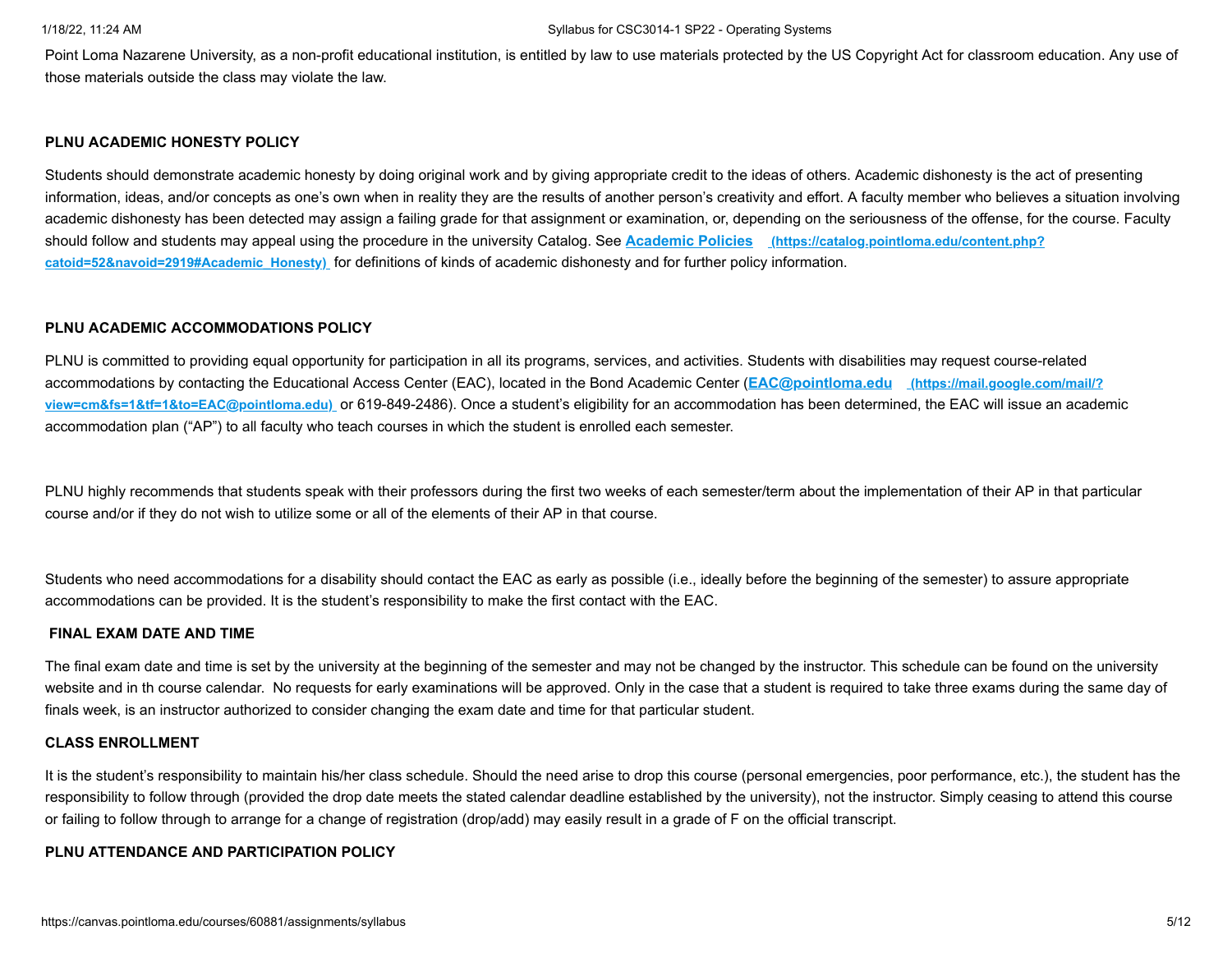Regular and punctual attendance at all class sessions is considered essential to optimum academic achievement. If the student is absent for more than 10 percent of class sessions, the faculty member will issue a written warning of de-enrollment. If the absences exceed 20 percent, the student may be de-enrolled without notice until the university drop date or, after that date, receive the appropriate grade for their work and participation.

In some courses, a portion of the credit hour content will be delivered **asynchronously** and attendance will be determined by submitting the assignments by the posted due dates. See **Academic Policies [\(https://catalog.pointloma.edu/content.php?catoid=52&navoid=2919#Academic\\_Honesty\)](https://catalog.pointloma.edu/content.php?catoid=52&navoid=2919#Academic_Honesty)** in the Undergraduate Academic Catalog. If absences exceed these limits but are due to university excused health issues, an exception will be granted.

## **Asynchronous Attendance/Participation Definition**

A day of attendance in asynchronous content is determined as contributing a substantive note, assignment, discussion, or submission by the posted due date. Failure to meet these standards will result in an absence for that day. Instructors will determine how many asynchronous attendance days are required each week.

## **SPIRITUAL CARE**

Please be aware PLNU strives to be a place where you grow as whole persons. To this end, we provide resources for our students to encounter God and grow in their Christian faith.

If students have questions, a desire to meet with the chaplain or have prayer requests you can contact the Office of Spiritual Development.

# **USE OF TECHNOLOGY**

[In order to be successful in the online or hybrid environment, you'll need to meet the minimum technology and system requirements; please refer to the](https://help.pointloma.edu/TDClient/1808/Portal/KB/ArticleDet?ID=108349) *Technology and System Requirements* **(https://help.pointloma.edu/TDClient/1808/Portal/KB/ArticleDet?ID=108349)** information. Additionally, students are required to have headphone speakers, microphone, or webcams compatible with their computer available to use. Please note that any course with online proctored exams require a computer with a camera (tablets are not compatible) to complete exams online.

Problems with technology do not relieve you of the responsibility of participating, turning in your assignments, or completing your class work.

### **ASSIGNMENTS AT-A-GLANCE**

| Mon | Tuesday | Wed | Thursday                                                                                                              | Friday |
|-----|---------|-----|-----------------------------------------------------------------------------------------------------------------------|--------|
| (1) | Jan 11  | 12  | 13                                                                                                                    | 14     |
|     |         |     | Syllabus, overview of computer<br>system, binary, 1.4,1.6-1.9 evolution<br>of OS, basic services categories of<br>los |        |
|     |         |     |                                                                                                                       |        |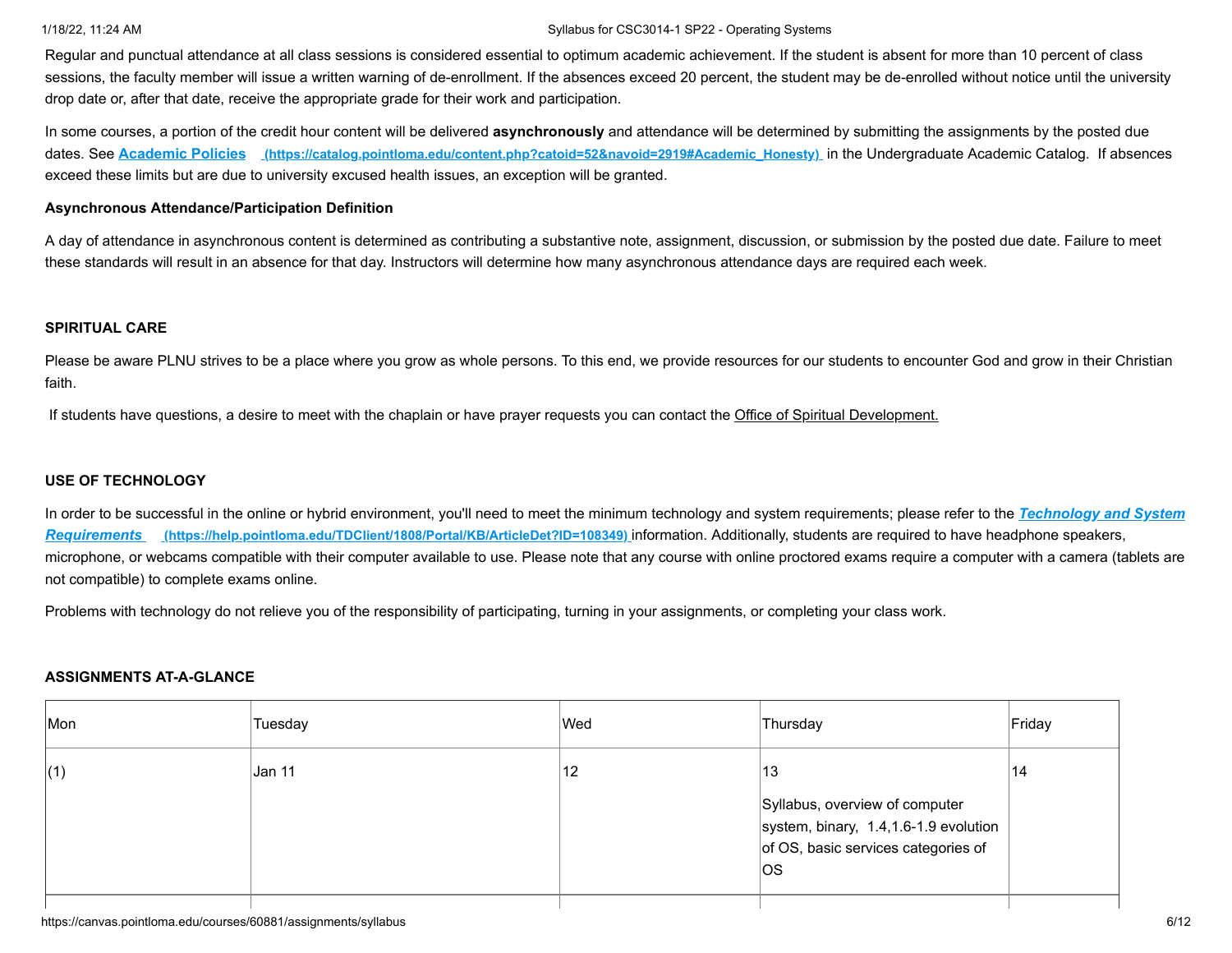| 17(2)                  | 18                                                                                                      | 19                                         | 20                                                                                                           | 21 |
|------------------------|---------------------------------------------------------------------------------------------------------|--------------------------------------------|--------------------------------------------------------------------------------------------------------------|----|
| MLK                    | 1.11-1.12, Unix tutorial, Unix file system                                                              | Unix tutorial, Unix lab 2 due              | Quiz on binary, basics of computer<br>system. OS 2.1-2.3, start C lab                                        |    |
| 24(3)                  | 25                                                                                                      | 26                                         | 27                                                                                                           | 28 |
| Unix file sys quiz due | Lecture on system calls<br>Start system calls lab. Lecture on OS chapter<br>2.4-2.5, 2.6-2.10           | C and sys call labs due                    | Quiz on C and system calls<br>Media Literacy Module<br>Lab on text editor and C++                            |    |
| 31(4)                  | Feb 1                                                                                                   | 2                                          |                                                                                                              |    |
| OS design quiz due     | Finish Media Literacy module<br>OS Chapter 3.1-3.3 intro to processes, UNIX<br>shells lab               | $ C++ $ , shells lab due                   | Quiz on shells, unix commands<br>3.4-3.6 interprocess communication<br>and intro scripts<br>OS scripting lab |    |
| 7(5)                   | 8                                                                                                       | 9                                          | 10                                                                                                           | 11 |
| Processes quiz due     | OS chapter 4 - threads<br>work on threading lab                                                         | Scripting, threading labs due              | Discuss thread lab<br>Do first part of open source ethics<br>module                                          |    |
| 14                     | 15<br>Intro makefiles and do makefile lab.<br>Finish Open source module                                 | 16<br>Makefile lab due<br>Study for Exam 1 | 17<br>Exam 1                                                                                                 | 18 |
| 21                     | 22<br>Go over exam<br>OS chapter 5.1-5.2 concurrency.<br>Concurrency lab<br>OS 5.5-5.6 critical section | 23<br>Nothing due                          | 24<br>5.11 deadlock<br>OS 6.1-6.3.2 intro to CPU scheduling,<br>intro project                                | 25 |
|                        |                                                                                                         |                                            |                                                                                                              |    |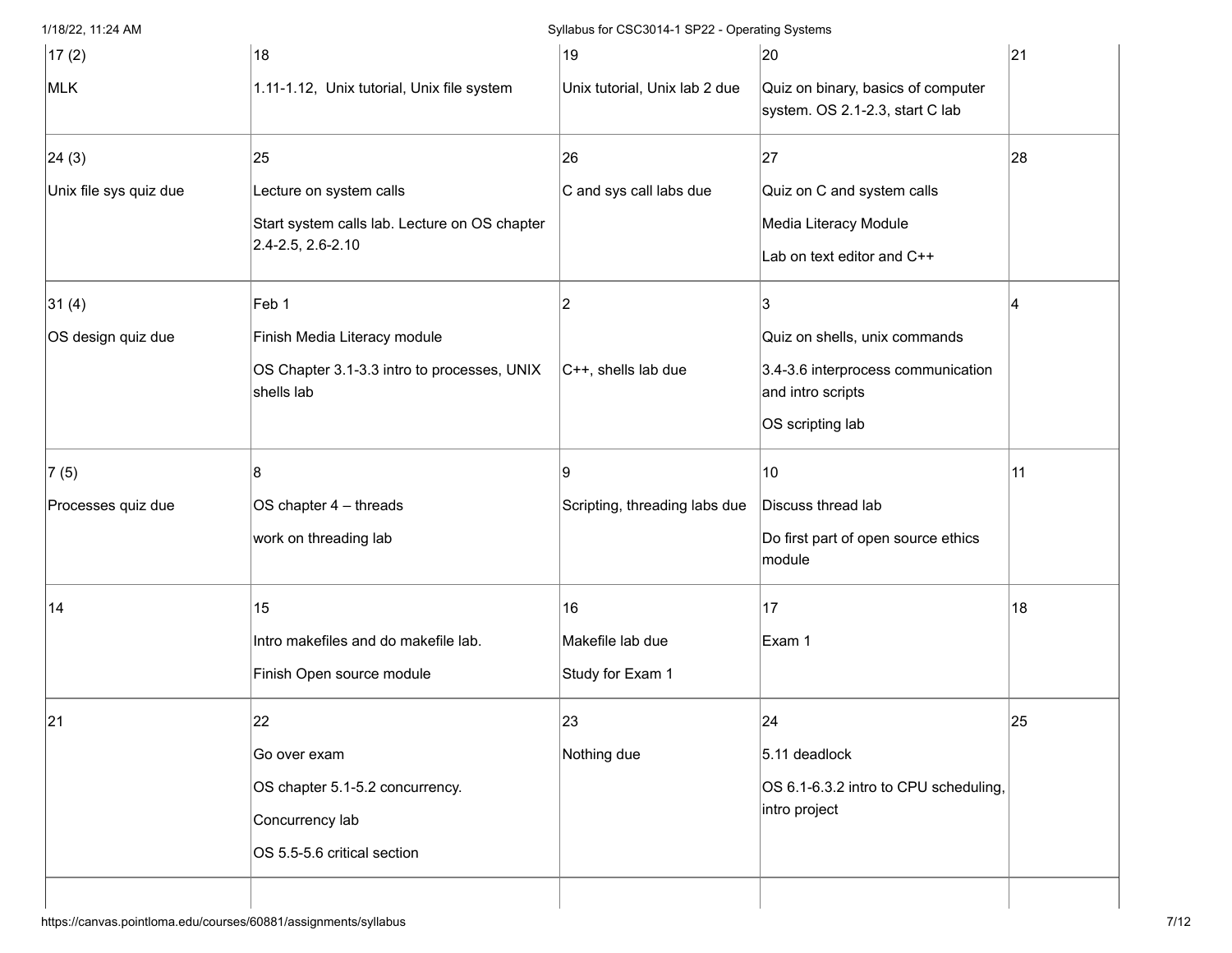| 28                         | Mar 1                                   | 2                        | 3                                    | 4            |
|----------------------------|-----------------------------------------|--------------------------|--------------------------------------|--------------|
| Deadlock quiz due          | FCFS test cases due                     | SJF, Stubb/driver due    | SJF test cases due                   |              |
| FCFS cases due tomorrow    | Work on project                         | tomorrow                 | Stubbs/driver due                    |              |
|                            |                                         |                          | Discuss FCFS algorithm               |              |
|                            | 8                                       | Ι9                       | 10                                   | 11           |
| Spring break               | Spring break                            | Spring break             | Spring break                         | Spring break |
| 14                         | 15                                      | 16                       | 17                                   | 18           |
|                            | Discuss priority, SJR, RR               | Online SJR/RR quiz due   | Quiz on priority, SJR, RR            |              |
|                            |                                         |                          | $6.5$ -6.7 multiprocessor algorithms |              |
| 21                         | 22                                      | 23                       | 24                                   | 25           |
| Project code due           | Project demoed, analysis completed      |                          | 7.1-7.4 memory management            |              |
|                            | Hospitality module                      |                          |                                      |              |
| 28                         | 29                                      | 30                       | 31                                   | Apr 1        |
| Intro to memory management | $7.5 - 7.6$ paging                      | Study for quiz on paging | Quiz on paging                       |              |
| quiz due                   | 8.1-8.4 start virtual memory            |                          | Finish chapter 8 8.5                 |              |
|                            | 5                                       | 6                        |                                      | 8            |
| Virtual memory quiz due    | Review for exam                         | Study for Exam 2         | Exam 2                               |              |
|                            | Discuss mobile devices and              |                          |                                      |              |
|                            | scheduling/memory management            |                          |                                      |              |
| 11                         | 12                                      | 13                       | 14                                   | 15           |
|                            | Chapter 9 mass storage, disk management |                          | Easter brk                           | Easter brk   |
|                            | <b>Transparency module</b>              |                          |                                      |              |
| 18                         | 19                                      | 20                       | 21                                   | 22           |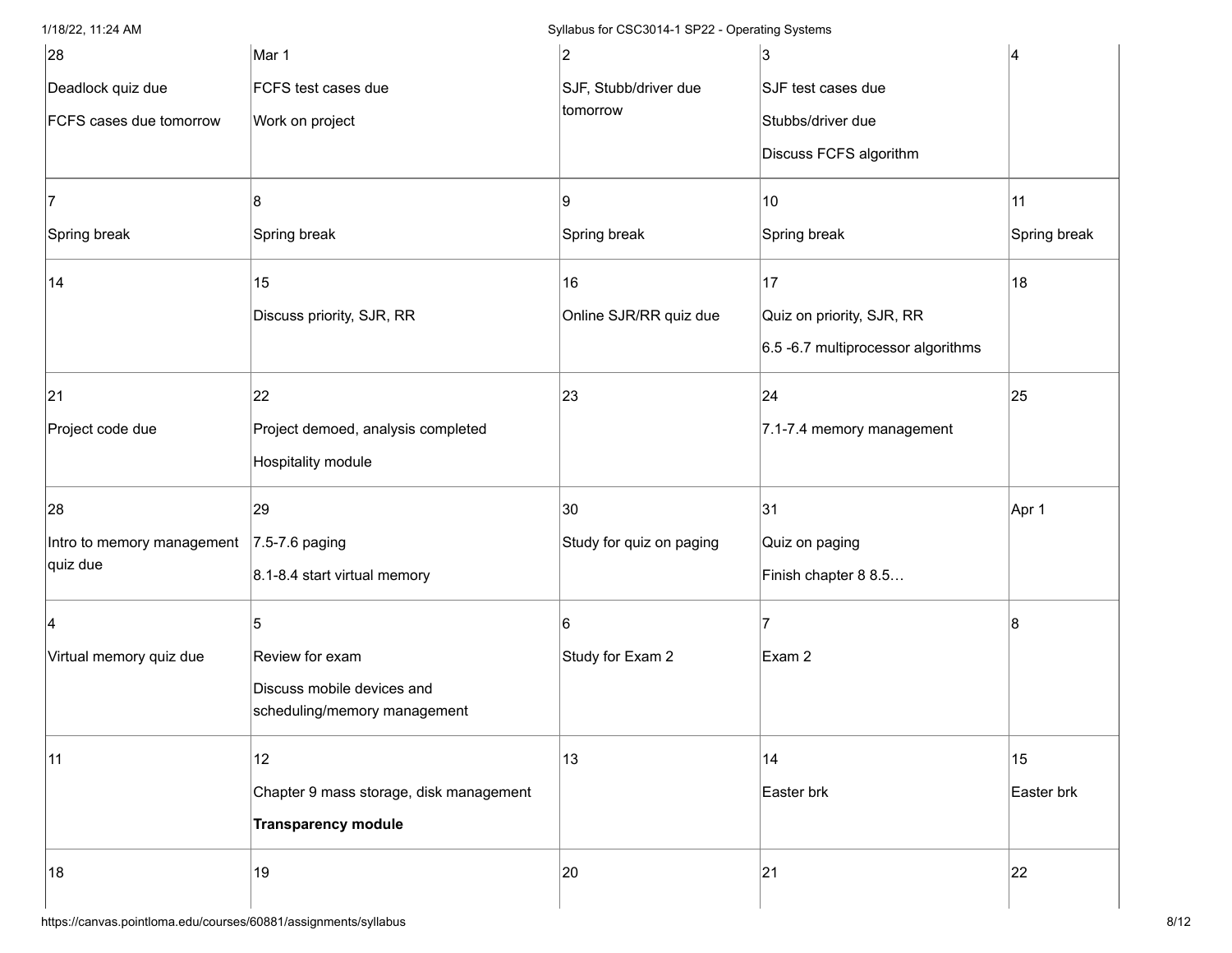| Easter brk                                   | Chapter 10 File systems   | Study for quiz        | Quiz on file allocation methods            |    |
|----------------------------------------------|---------------------------|-----------------------|--------------------------------------------|----|
| Mass storage, disk<br>management quizzes due | 11.1-11.4 file allocation |                       | Discuss free space management<br>11.4-11.5 |    |
| 25                                           | 26                        | 27                    | 28                                         | 29 |
| File systems quiz                            | I/O system basics ch 12   | OS system basics quiz | Protection and security basics ch<br>13,14 |    |
| May 2                                        |                           |                       |                                            |    |
|                                              |                           |                       |                                            |    |

# Course Summary:

| <b>Date</b>      | <b>Details</b>                                                                                                               | <b>Due</b>     |
|------------------|------------------------------------------------------------------------------------------------------------------------------|----------------|
| Wed Mar 10, 2021 | <b>Computing Environments Quiz</b><br>昬<br>(https://canvas.pointloma.edu/courses/60881/assignments/747717)                   | due by 11:59pm |
| Wed Mar 24, 2021 | 國<br><b>Week 4 video quiz: Processes</b><br>(https://canvas.pointloma.edu/courses/60881/assignments/747732)                  | due by 11:59pm |
| Wed Apr 14, 2021 | 昬<br><b>Week 7 Video Quiz: Deadlock</b><br>(https://canvas.pointloma.edu/courses/60881/assignments/747725)                   | due by 11:59pm |
|                  | 國<br><b>Week 8 video quiz: Intro to Memory Management</b><br>(https://canvas.pointloma.edu/courses/60881/assignments/747723) | due by 11:59pm |
| Wed Apr 21, 2021 | <b>E</b> Week 8 Video Quiz: SJF and Priority Algorithms<br>(https://canvas.pointloma.edu/courses/60881/assignments/747722)   | due by 11:59pm |
| Wed Apr 28, 2021 | 駗<br><b>Week 9 SJR and RR quiz</b><br>(https://canvas.pointloma.edu/courses/60881/assignments/747724)                        | due by 11:59pm |
| Wed May 12, 2021 | 駗<br><b>Week 11: Intro to Virtual Memory Quiz</b><br>(https://canvas.pointloma.edu/courses/60881/assignments/747720)         | due by 11:59pm |
| Thu May 13, 2021 | 昬<br><b>Exam 2 doOver</b><br>(https://canvas.pointloma.edu/courses/60881/assignments/747715)                                 | due by 2pm     |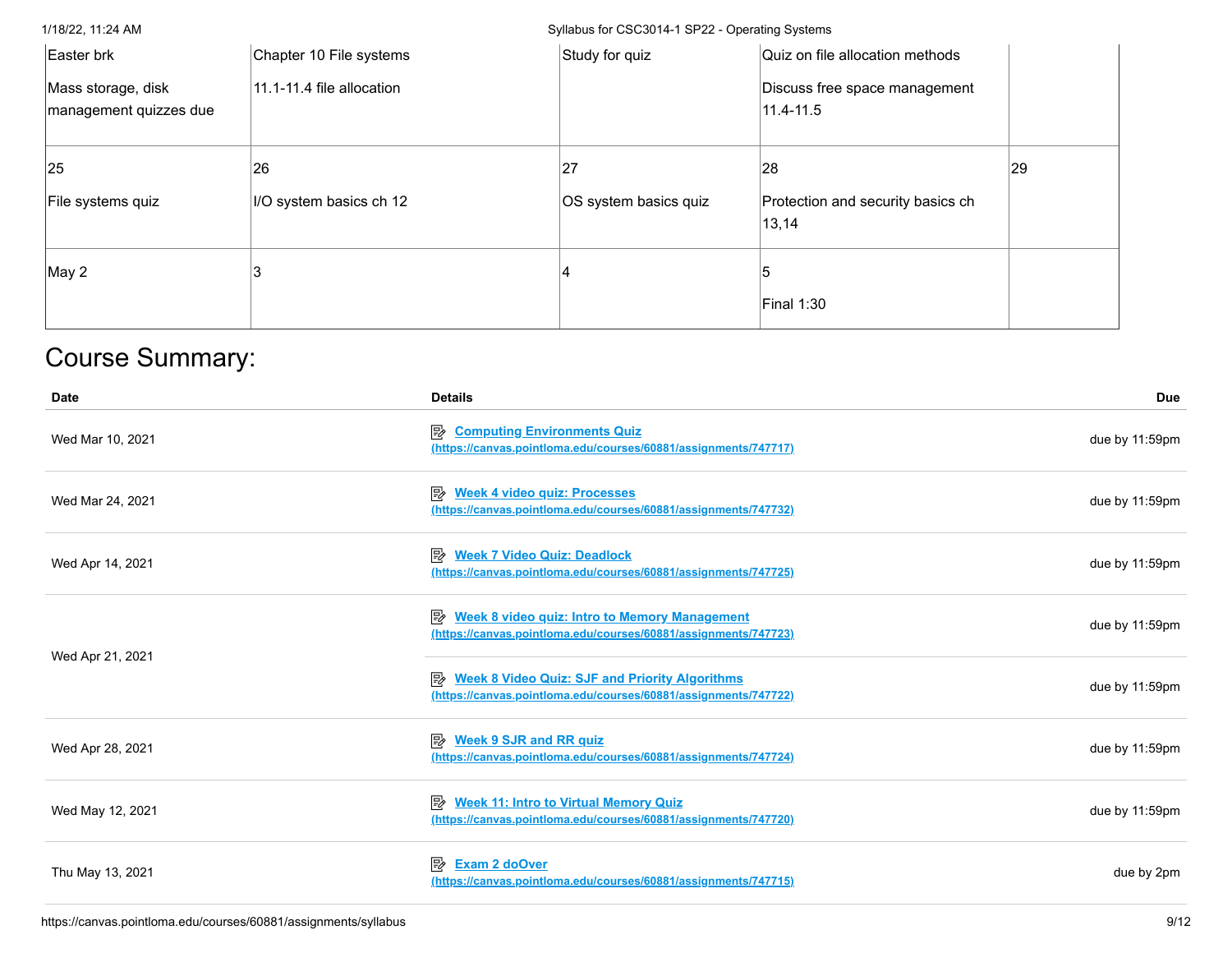| Date             | <b>Details</b>                                                                                                     | Due            |
|------------------|--------------------------------------------------------------------------------------------------------------------|----------------|
|                  | Week 12 Video Quiz: Mass Storage intro<br>(https://canvas.pointloma.edu/courses/60881/assignments/747713)          | due by 11:59pm |
| Wed May 19, 2021 | Week 12: Page Replacement Quiz<br>(https://canvas.pointloma.edu/courses/60881/assignments/747733)                  | due by 11:59pm |
|                  | <b>B</b> Week 12: Thrashing Quiz<br>(https://canvas.pointloma.edu/courses/60881/assignments/747729)                | due by 11:59pm |
| Wed May 26, 2021 | <b>Week 13 Video Quiz: Disk Management</b><br>郾<br>(https://canvas.pointloma.edu/courses/60881/assignments/747727) | due by 11:59pm |
|                  | <b>A</b> Week 13 video quiz: File systems<br>(https://canvas.pointloma.edu/courses/60881/assignments/747730)       | due by 11:59pm |
| Wed Jun 2, 2021  | Week 14 Video Quiz: I/O System Basics<br>(https://canvas.pointloma.edu/courses/60881/assignments/747726)           | due by 11:59pm |
|                  | 國<br><b>Week 14 video quiz: Protection</b><br>(https://canvas.pointloma.edu/courses/60881/assignments/747716)      | due by 11:59pm |
| Mon Jan 17, 2022 | 國<br><b>Get UNIX/Linux working</b><br>(https://canvas.pointloma.edu/courses/60881/assignments/749460)              | due by 11:59pm |
|                  | <b>B</b> Intro to Linux/Unix<br>(https://canvas.pointloma.edu/courses/60881/assignments/749773)                    | due by 11:59pm |
| Wed Jan 19, 2022 | <b>B</b> Linux/UNIX lab 2<br>(https://canvas.pointloma.edu/courses/60881/assignments/747496)                       | due by 11:59pm |
| Mon Jan 24, 2022 | <b>Unix File System Quiz</b><br>駗<br>(https://canvas.pointloma.edu/courses/60881/assignments/747718)               | due by 11:59pm |
|                  | 图 CLab<br>(https://canvas.pointloma.edu/courses/60881/assignments/747478)                                          | due by 11:59pm |
| Wed Jan 26, 2022 | 暨<br><b>System Call Lab</b><br>(https://canvas.pointloma.edu/courses/60881/assignments/747504)                     | due by 11:59pm |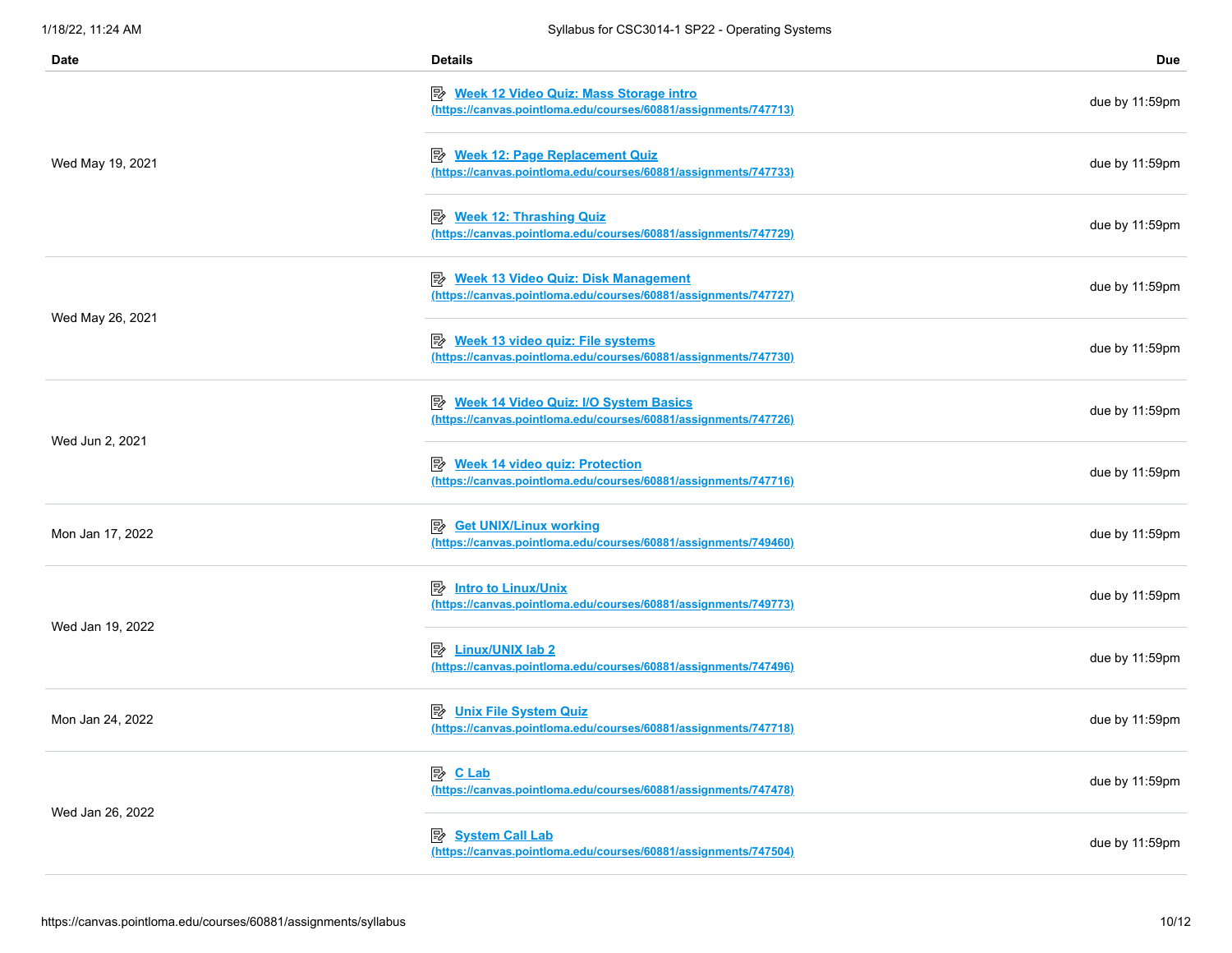| Date             | <b>Details</b>                                                                                                                          | <b>Due</b>     |
|------------------|-----------------------------------------------------------------------------------------------------------------------------------------|----------------|
| Thu Jan 27, 2022 | <b>B</b> Media Literacy Activity<br>(https://canvas.pointloma.edu/courses/60881/assignments/747498)                                     | due by 11:59pm |
| Mon Jan 31, 2022 | <b>B</b> Week 3 quiz - OS Design<br>(https://canvas.pointloma.edu/courses/60881/assignments/747728)                                     | due by 11:59pm |
| Wed Feb 2, 2022  | <b>B</b> Text Editor and C++ lab<br>(https://canvas.pointloma.edu/courses/60881/assignments/747479)                                     | due by 11:59pm |
|                  | 暨<br><b>Concurrency Lab</b><br>(https://canvas.pointloma.edu/courses/60881/assignments/747493)                                          |                |
|                  | CSC 3014 Final Exam - Thursday 1:30<br>郾<br>(https://canvas.pointloma.edu/courses/60881/assignments/747474)                             |                |
|                  | <b>B</b> CSC 3014 Final Exam - Tuesday 1:30<br>(https://canvas.pointloma.edu/courses/60881/assignments/747714)                          |                |
|                  | <b>E</b> CSC 3014 Final Exam - Tuesday Audrey<br>(https://canvas.pointloma.edu/courses/60881/assignments/747731)                        |                |
|                  | Disk Scheduling and File Allocation methods quiz - start<br>at 12:30<br>(https://canvas.pointloma.edu/courses/60881/assignments/747475) |                |
|                  | <b>B</b> Emacs lab<br>(https://canvas.pointloma.edu/courses/60881/assignments/747494)                                                   |                |
|                  | 图 Exam 1<br>(https://canvas.pointloma.edu/courses/60881/assignments/747721)                                                             |                |
|                  | <b>B</b> Exam 2 - starts at 12:30!<br>(https://canvas.pointloma.edu/courses/60881/assignments/747476)                                   |                |
|                  | <b>B</b> Exam 2 - starts at 12:30!<br>(https://canvas.pointloma.edu/courses/60881/assignments/747719)                                   |                |
|                  | <b>B</b> FCFS Module<br>(https://canvas.pointloma.edu/courses/60881/assignments/747495)                                                 |                |